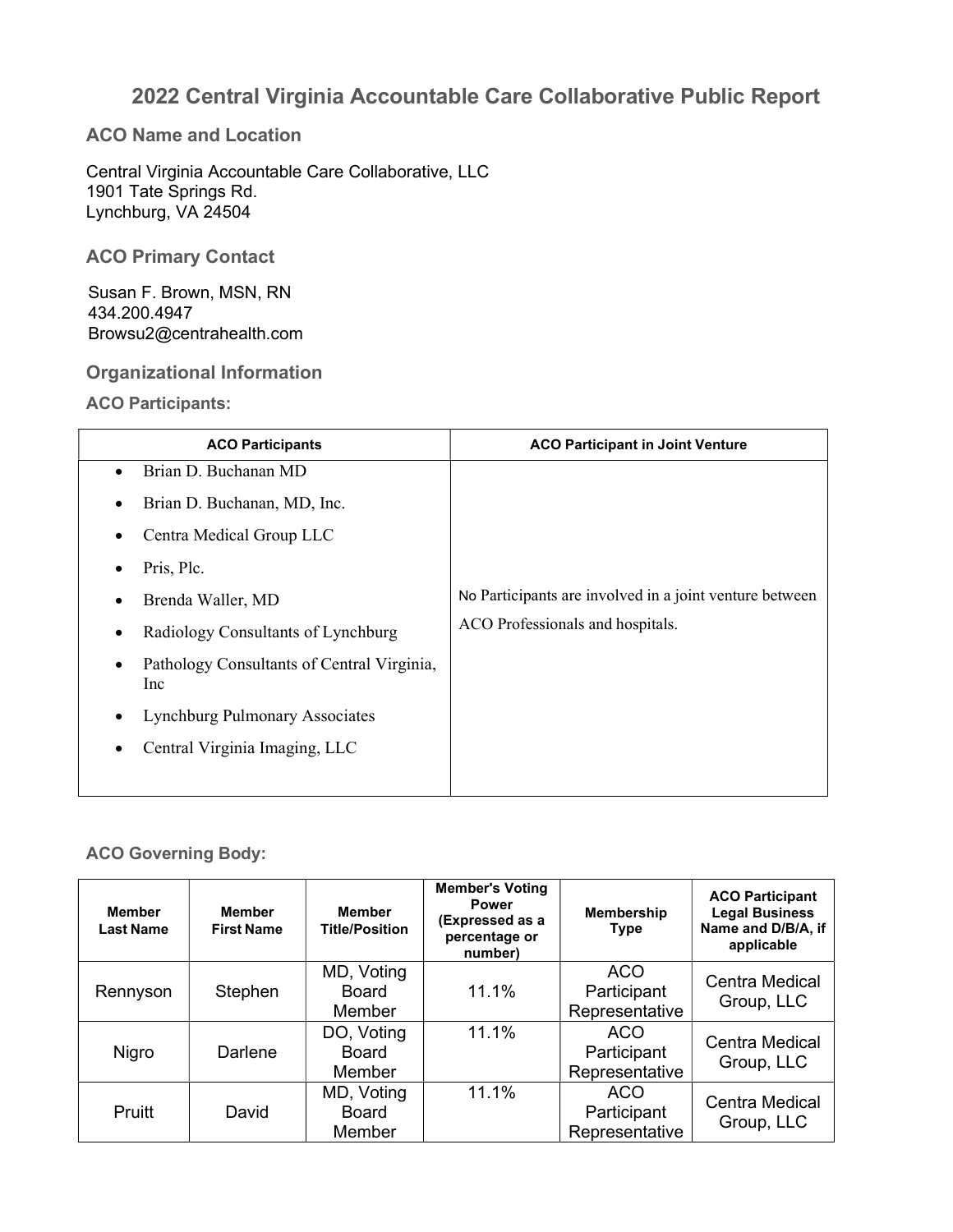| Allega         | Giuliana        | MD, Voting<br>Board<br>Member                | 11.2% | <b>ACO</b><br>Participant<br>Representative | Centra Medical<br>Group, LLC        |
|----------------|-----------------|----------------------------------------------|-------|---------------------------------------------|-------------------------------------|
| Gayle          | William         | Retired MD,<br>non-Voting<br>Board<br>Member | 11.1% | Medicare<br>Beneficiary<br>Representative   | N/A                                 |
| <b>Patrick</b> | <b>Brown</b>    | MD, Voting<br>Board<br>Member                | 11.1% | ACO<br>Participant<br>Representative        | <b>Centra Medical</b><br>Group, LLC |
| Dani           | <b>Madril</b>   | MD, Voting<br>Board<br>Member                | 11.1% | <b>ACO</b><br>Participant<br>Representative | Centra Medical<br>Group, LLC        |
| Caesar         | <b>Gonzales</b> | MD, Voting<br>Board<br>Member                | 11.1% | <b>ACO</b><br>Participant<br>Representative | Centra Medical<br>Group, LLC        |
| Cook           | <b>Beth</b>     | MD, Voting<br><b>Board</b><br>Member         | 11.1% | Community<br>Stakeholder<br>Representative  | N/A                                 |

## Key ACO Clinical and Administrative Leadership:

ACO Executive: Doug Davenport, SVP & CFO

Medical Director: Dr. Giuliana Allega, MD

Compliance Officer: Mr. Jeffery Wiggins

Quality Assurance/Improvement Officer: Susan F. Brown, MSN, RN

## Associated Committees and Committee Leadership:

| <b>Committee Name</b>         | <b>Committee Leader Name and Position</b>               |
|-------------------------------|---------------------------------------------------------|
| Governance                    | Chris Lewis, MD, SVP & CCO - Chair                      |
| Health IT                     | Patrick Brown, MD, VP & CMIO - Chair                    |
| <b>Primary Care Committee</b> | Giuliana Allega, MD - Chair                             |
| Quality                       | Susan F. Brown, MSN, RN, Dir. Population Health - Chair |

### Types of ACO Participants, or Combinations of Participants, That Formed the ACO:

- . ACO professionals in a group practice arrangement
- 2. Network of individual practices of ACO professionals
- 3. Partnership or joint venture arrangement between hospitals and ACO professionals

## Shared Savings and Losses

Amount of Shared Savings/Losses:

- Second Agreement Period o N/A
- First Agreement Period
	- o Performance Year 2018, N/A
	- o Performance Year 2019, N/A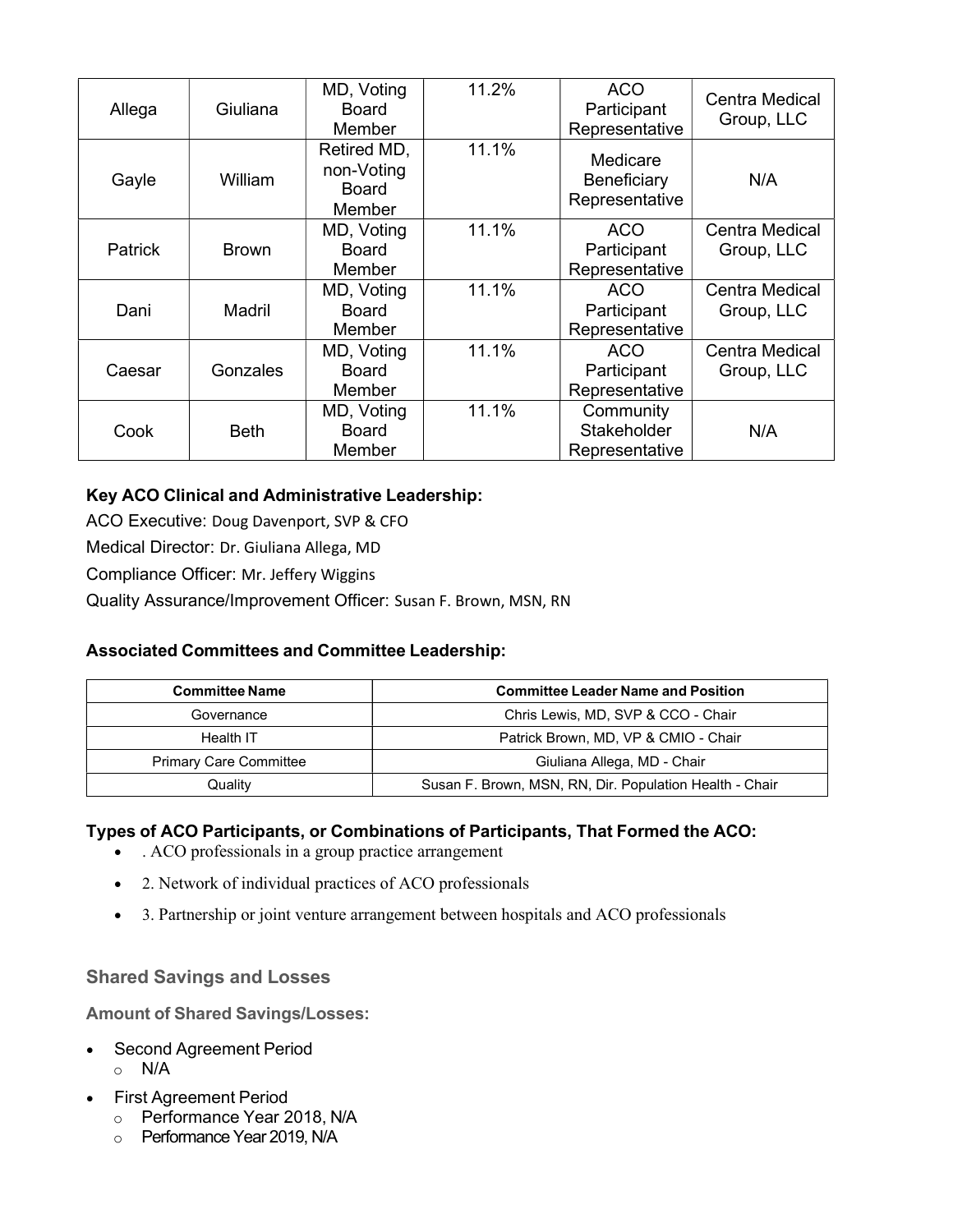o Performance Year 2020, \$0.00

Shared Savings Distribution:

- Second Agreement Period
	- $\bullet$  N/A
- First Agreement Period
	- o Performance Year: 2018
		- **•** Proportion invested in infrastructure: 0%
		- **Proportion invested in redesigned care processes/resources: 0%**
		- **•** Proportion of distribution to ACO participants: 0%
	- Performance Year: 2019
		- **Proportion invested in infrastructure: 0%**
		- **Proportion invested in redesigned care processes/resources: 0%**
		- **Proportion of distribution to ACO participants: 0%**
	- Performance Year: 2020
		- **•** Proportion invested in infrastructure: 0%
		- **Proportion invested in redesigned care processes/resources: 0%**
		- **•** Proportion of distribution to ACO participants: 0%

Quality Performance Results

2020 Quality Performance Results:

| <b>ACO Quality Measure</b><br><b>Number</b> | <b>Measure Name</b>                                                                                                 | Rate  | <b>ACO Mean</b> |  |  |
|---------------------------------------------|---------------------------------------------------------------------------------------------------------------------|-------|-----------------|--|--|
| <b>Care Coordination/Patient Safety</b>     |                                                                                                                     |       |                 |  |  |
| ACO-8                                       | <b>Risk Standardized: All</b><br><b>Condition Readmission</b>                                                       | 14.50 | 15.07           |  |  |
| <b>ACO-38</b>                               | <b>Risk-Standardized Acute</b><br>Admission Rates for<br><b>Patients with Multiple</b><br><b>Chronic Conditions</b> | 55.46 | 49.50           |  |  |
| <b>ACO-43</b>                               | <b>Ambulatory Sensitive</b><br><b>Condition (AHRQ</b><br><b>Prevention Quality</b><br>Indicator - PQI 91)           | 0.68  | 0.95            |  |  |
| <b>ACO-13</b>                               | <b>Falls: Screening for Future</b><br><b>Fall Risks</b>                                                             | 96.66 | 84.97           |  |  |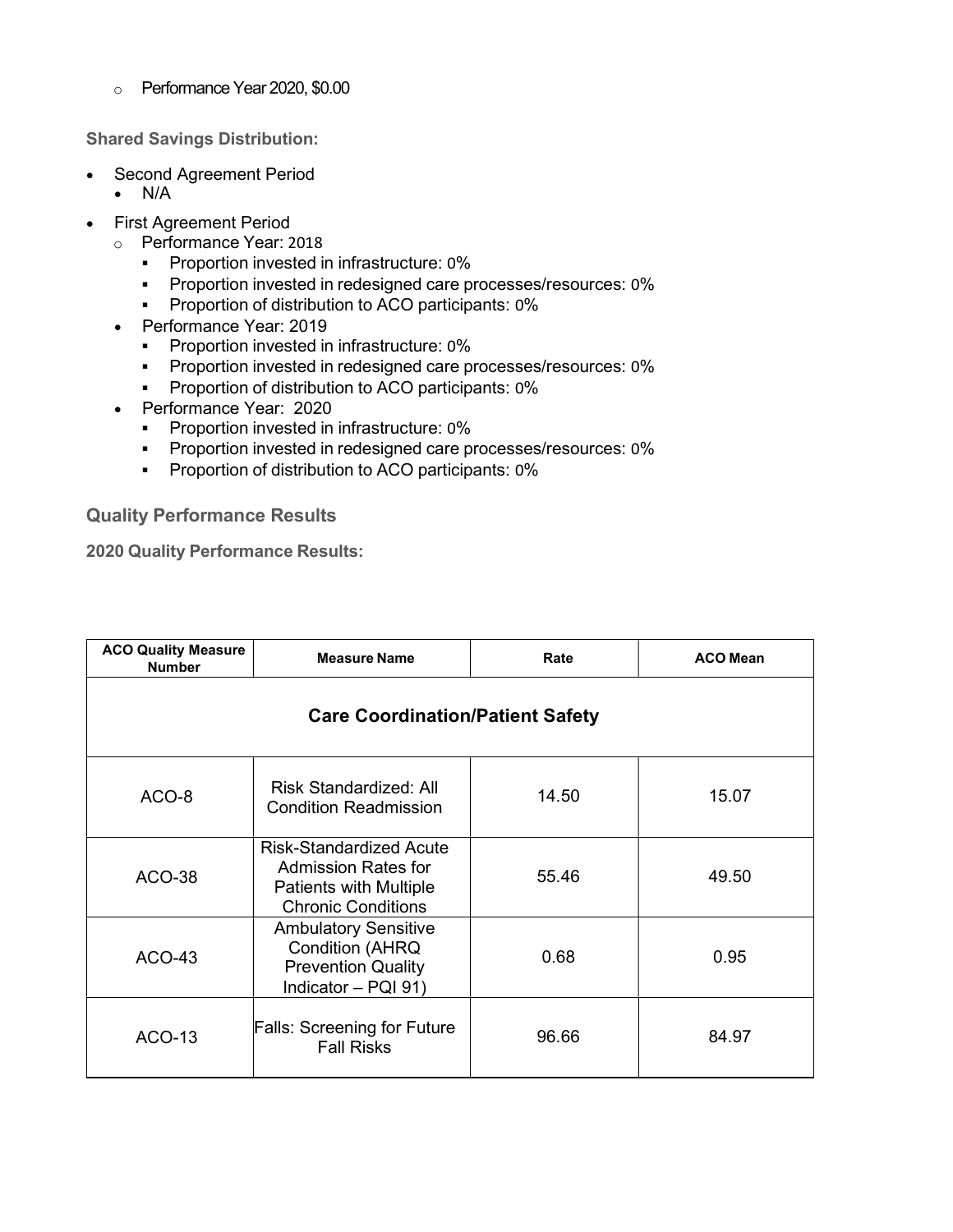| <b>Preventative Health</b> |                                                                                                          |       |       |  |
|----------------------------|----------------------------------------------------------------------------------------------------------|-------|-------|--|
| <b>ACO-14</b>              | Preventative Care &<br>Screening: Influenza<br>Immunization                                              | 44.87 | 76.03 |  |
| <b>ACO-17</b>              | Preventative Care &<br>Screening: Tobacco Use<br>55.10<br><b>Screening and Cessation</b><br>Intervention |       | 81.67 |  |
| <b>ACO-18</b>              | Preventative Care &<br>Screening: Screening for<br><b>Clinical Depression &amp;</b><br>Follow-up Plan    | 94.97 | 71.46 |  |
| <b>ACO-19</b>              | <b>Colorectal Cancer</b><br>Screening                                                                    | 72.10 | 72.59 |  |
| <b>ACO-20</b>              | <b>Breast Cancer Screening</b>                                                                           | 72.06 | 74.05 |  |
| <b>ACO-42</b>              | Statin Therapy for<br>Prevention & Treatment of<br>Cardiovascular Disease                                | 86.76 | 83.37 |  |
| <b>At-Risk Population</b>  |                                                                                                          |       |       |  |
| <b>ACO-27</b>              | <b>Diabetes Mellitus:</b><br>Hemoglobin A1c Poor<br>Control                                              | 14.48 | 14.70 |  |
| <b>ACO-28</b>              | <b>Hypertension: Controlling</b><br><b>High Blood Pressure</b>                                           | 69.71 | 72.87 |  |

"Please note, the ACO-40 Depression Remission at 12 months quality measure is not included in public reporting due to low sample size. The Centers for Medicare & Medicaid Services (CMS) also waived the requirement for ACOs to field a CAHPS for ACOs survey for PY 2020 through the Physician Fee Schedule Final Rule for Calendar Year 2021. Additionally, CMS reverted ACO-8 Risk-Standardized, All Condition Readmission and ACO-38 Risk-Standardized Acute Admission Rates for Patients with Multiple Chronic Conditions to pay-for-reporting, given the impact of the coronavirus disease 2019 (COVID-19) public health emergency (PHE) on these measures."